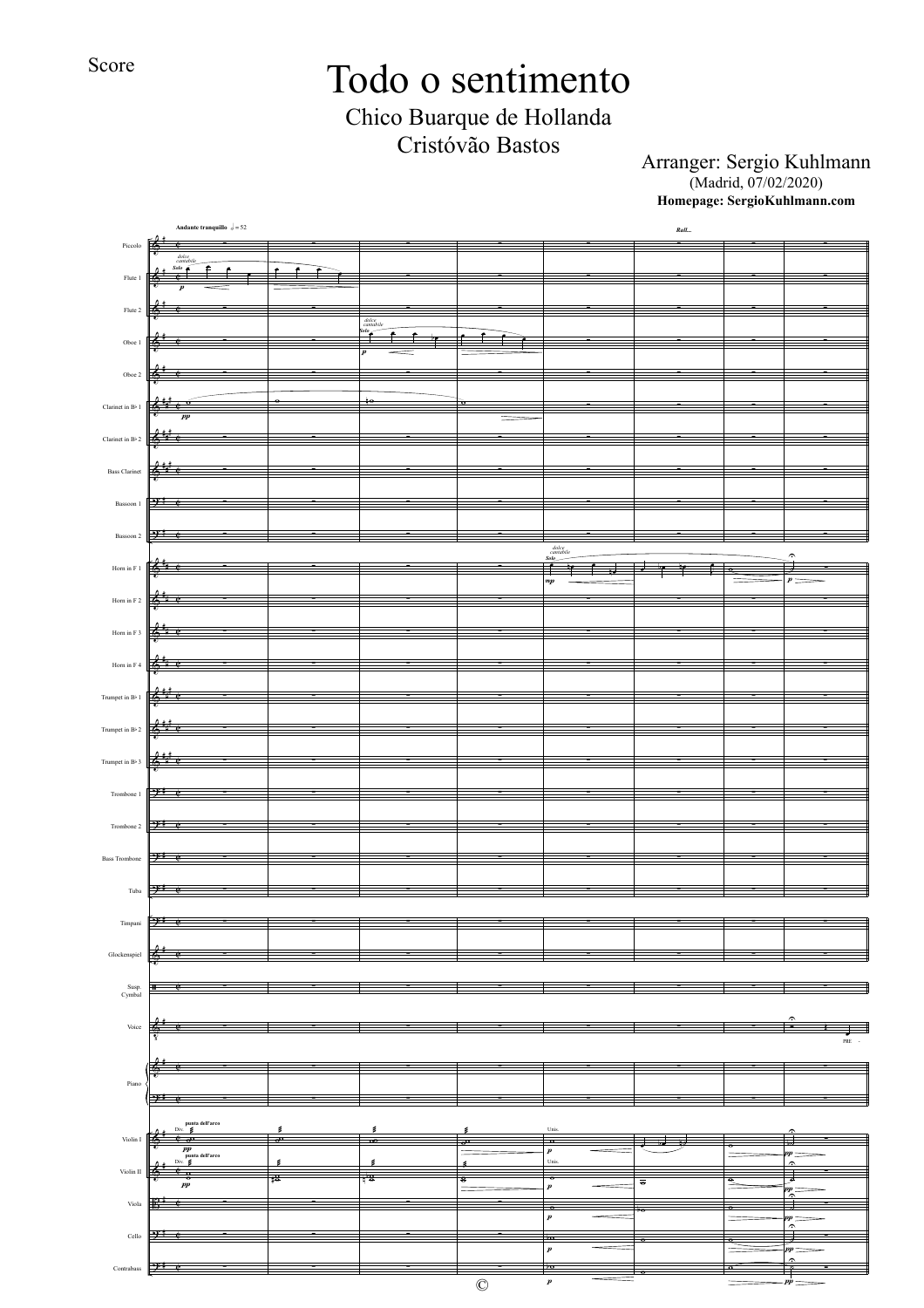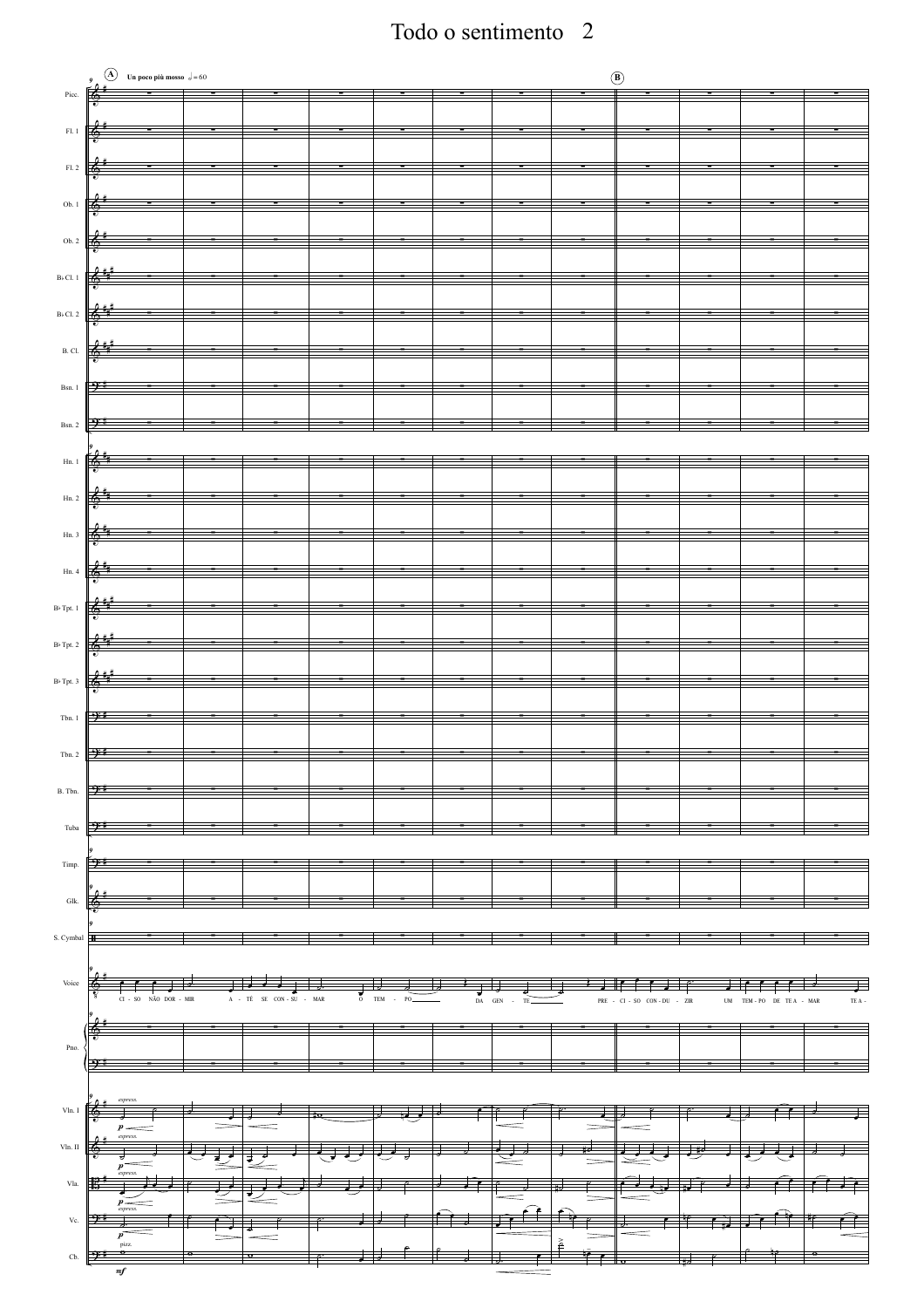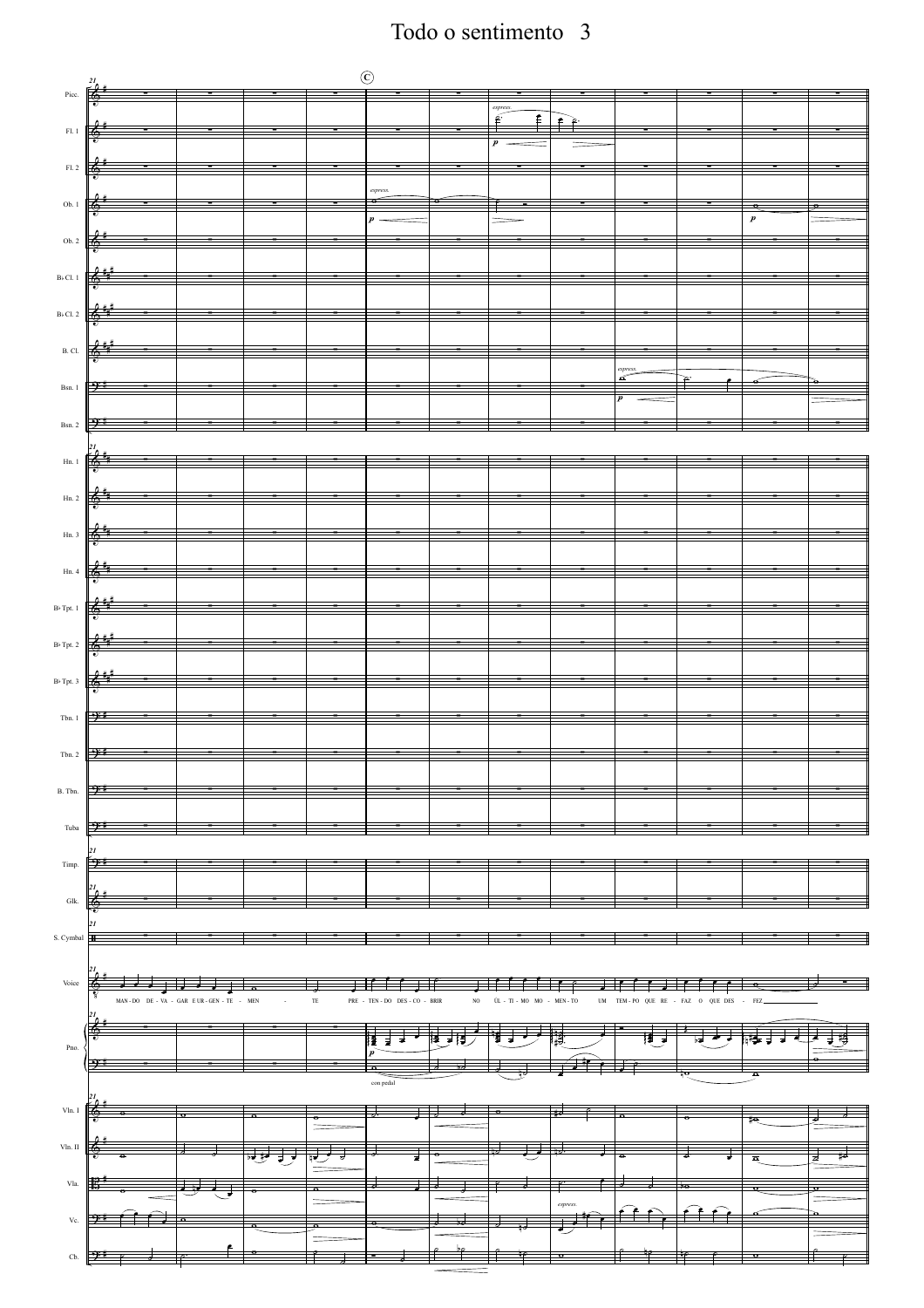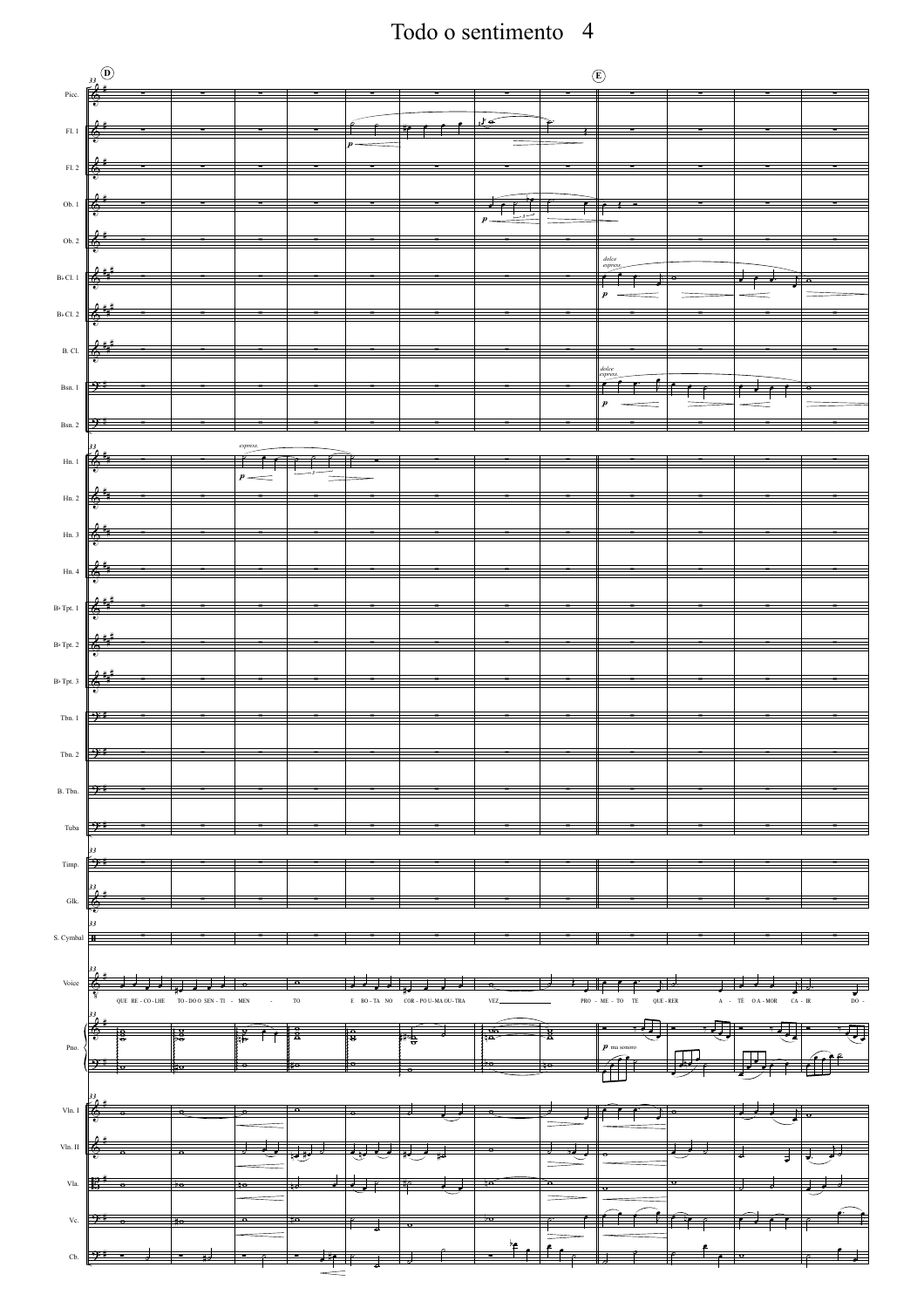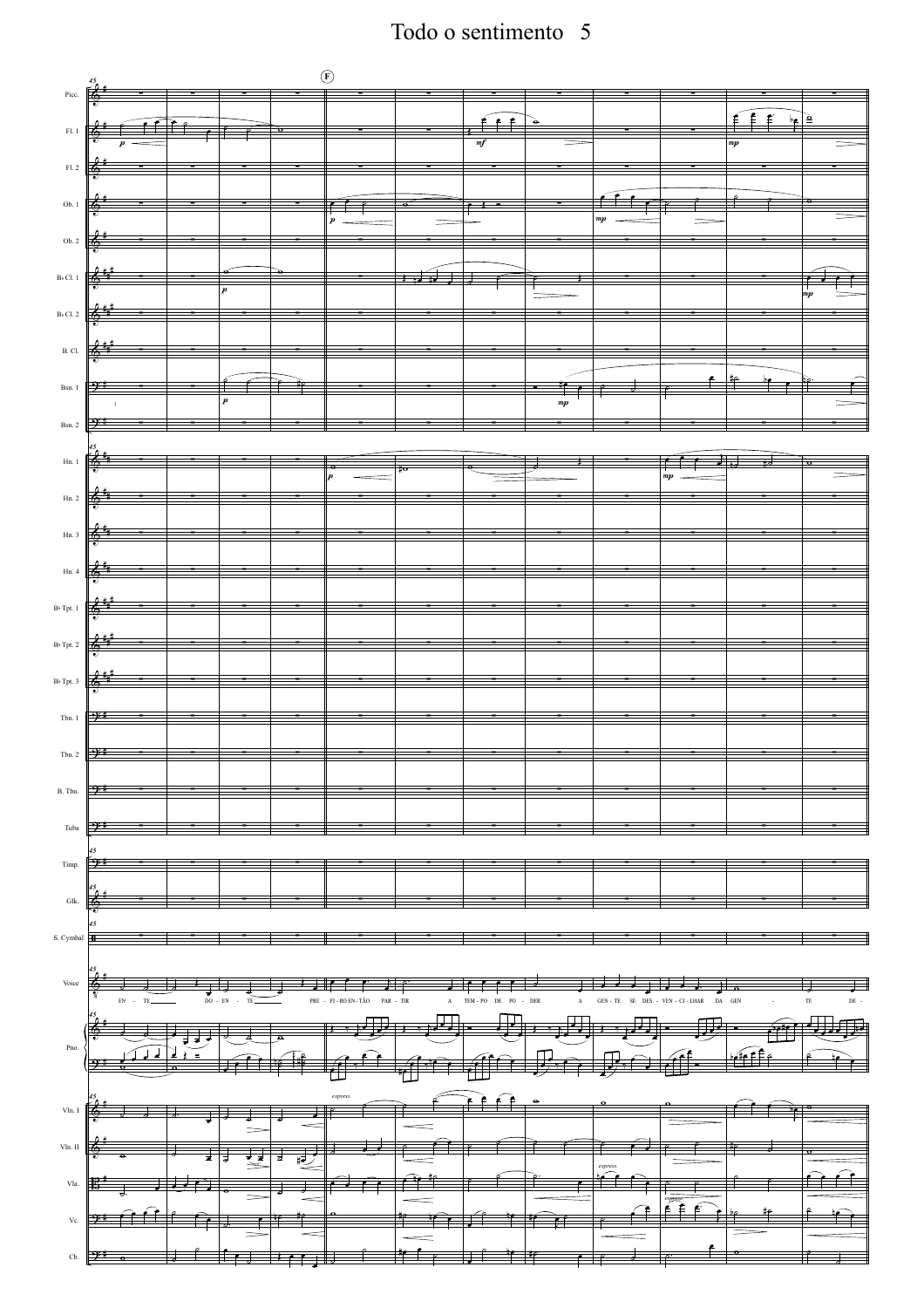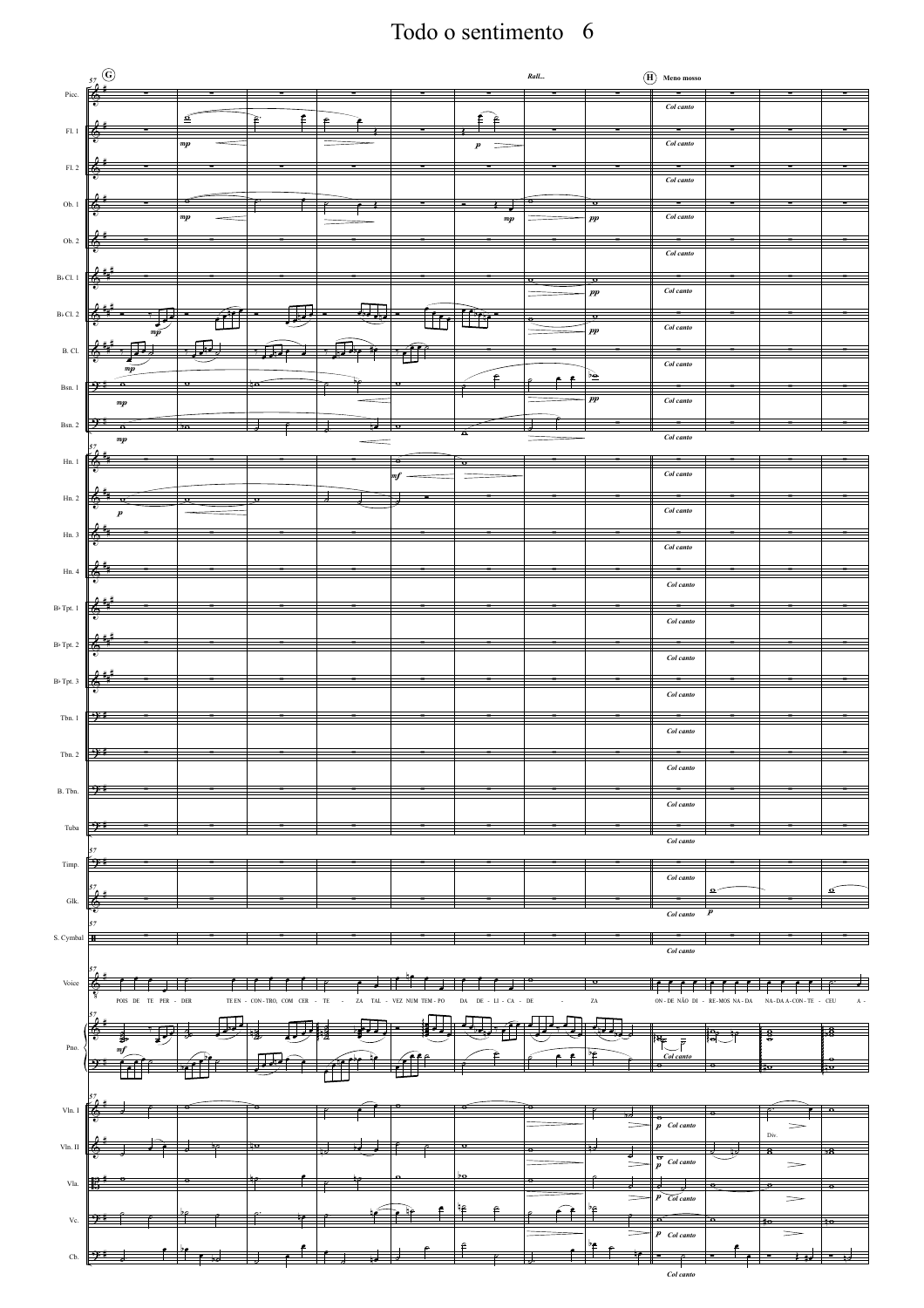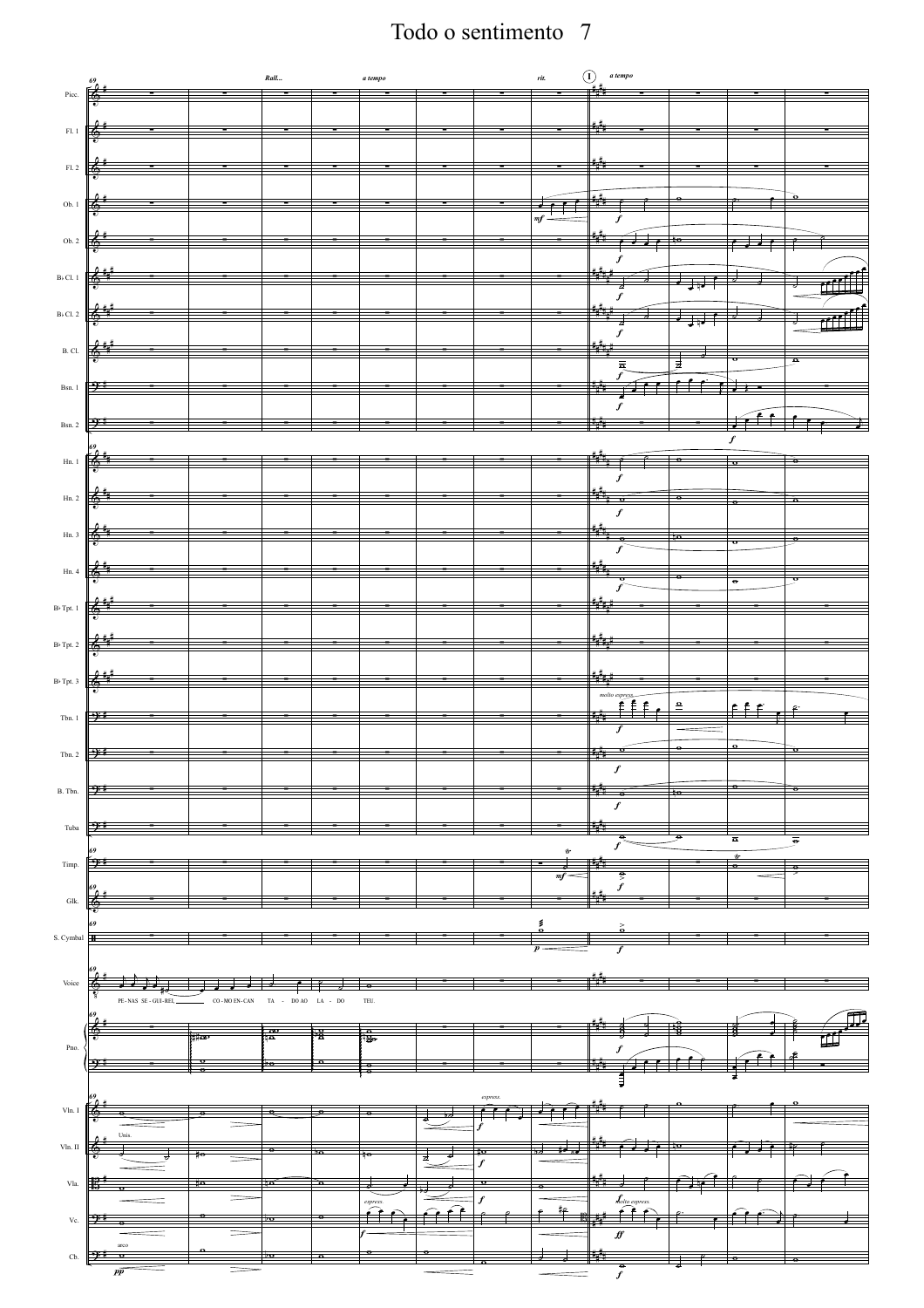| 81<br>≵<br>Picc.                                    |                                                                      |              |                                                                                                                                                                                                                                                                                                                                                                                 |                         |             |                  | accel.                            |                                       | ĹĤ                            | ru.                   | مادا                     |
|-----------------------------------------------------|----------------------------------------------------------------------|--------------|---------------------------------------------------------------------------------------------------------------------------------------------------------------------------------------------------------------------------------------------------------------------------------------------------------------------------------------------------------------------------------|-------------------------|-------------|------------------|-----------------------------------|---------------------------------------|-------------------------------|-----------------------|--------------------------|
| $\rm{Fl.}$ $1$<br>6.                                |                                                                      |              | espress.<br>$\begin{picture}(20,20) \put(0,0){\vector(0,1){100}} \put(15,0){\vector(0,1){100}} \put(15,0){\vector(0,1){100}} \put(15,0){\vector(0,1){100}} \put(15,0){\vector(0,1){100}} \put(15,0){\vector(0,1){100}} \put(15,0){\vector(0,1){100}} \put(15,0){\vector(0,1){100}} \put(15,0){\vector(0,1){100}} \put(15,0){\vector(0,1){100}} \put(15,0){\vector(0,1){100}} \$ | <u>er è</u>             |             |                  | Ē.                                | Ě<br>Ê                                | $\frac{m f}{\sqrt{2\pi}}$     |                       | ale f                    |
| FL.2<br>6                                           |                                                                      |              | $\overbrace{\phantom{a}}^{\text{express}}$                                                                                                                                                                                                                                                                                                                                      | <u>ਜਿੰ•ੇ</u>            |             |                  | $\it mp$                          | $\it mf$                              | cresc<br>ff                   |                       |                          |
| Ob. $1$                                             | espress.<br>T€ e                                                     |              | $\boldsymbol{f}$                                                                                                                                                                                                                                                                                                                                                                |                         |             |                  | $\it mp$                          | $\it mf$                              | cresc<br>≨ آ≩                 |                       |                          |
|                                                     |                                                                      |              |                                                                                                                                                                                                                                                                                                                                                                                 |                         |             |                  |                                   | mf                                    | cresc.                        |                       |                          |
|                                                     | $\overbrace{\qquad \qquad \qquad }^{\qquad \qquad \textit{express}}$ | £ £          |                                                                                                                                                                                                                                                                                                                                                                                 |                         |             |                  |                                   | $m\bar{f}$                            | cresc.<br>月<br>$\overline{a}$ |                       | $\overline{\phantom{a}}$ |
|                                                     |                                                                      |              |                                                                                                                                                                                                                                                                                                                                                                                 |                         |             |                  |                                   | <u>J.</u><br>$\overline{\mathit{mf}}$ |                               |                       |                          |
| 6                                                   |                                                                      |              |                                                                                                                                                                                                                                                                                                                                                                                 |                         |             | $f_{\mathbb{Z}}$ |                                   |                                       | cresc.                        |                       |                          |
| チェー                                                 |                                                                      | ä.           |                                                                                                                                                                                                                                                                                                                                                                                 |                         |             |                  | $\frac{1}{p}$<br>_<br>∰⊑          | $\overline{\sigma}$<br>Íf             | cresc.                        |                       |                          |
| 9 மு<br><b>Bsn. 2</b>                               |                                                                      |              |                                                                                                                                                                                                                                                                                                                                                                                 |                         |             |                  | $\it mp$<br>$\vec{f}$             | $_{mf}$<br>$\overline{f}$             | cresc                         |                       |                          |
|                                                     |                                                                      |              |                                                                                                                                                                                                                                                                                                                                                                                 | $\overline{\mathbf{u}}$ |             |                  | $\boldsymbol{p}$                  | m f                                   | cresc.                        |                       |                          |
| 6,                                                  |                                                                      |              |                                                                                                                                                                                                                                                                                                                                                                                 |                         | ff<br>≖     |                  |                                   |                                       |                               |                       |                          |
| ⊕                                                   |                                                                      | ₩<br>≁       | ŧ                                                                                                                                                                                                                                                                                                                                                                               |                         | $\pm$<br>ff |                  |                                   |                                       |                               |                       |                          |
|                                                     |                                                                      |              |                                                                                                                                                                                                                                                                                                                                                                                 |                         |             |                  |                                   |                                       |                               |                       |                          |
|                                                     |                                                                      |              | Solo                                                                                                                                                                                                                                                                                                                                                                            |                         |             |                  |                                   |                                       |                               |                       |                          |
|                                                     |                                                                      |              | ∯<br><                                                                                                                                                                                                                                                                                                                                                                          |                         |             |                  |                                   |                                       | $m\!f$                        |                       |                          |
| 6                                                   |                                                                      |              |                                                                                                                                                                                                                                                                                                                                                                                 |                         |             |                  |                                   |                                       | $\it mf$                      |                       |                          |
| $B$ <sub>D</sub> <sub>Tpt. 3</sub> $\frac{2}{3}$    |                                                                      |              |                                                                                                                                                                                                                                                                                                                                                                                 |                         | ≘           | ₽                |                                   |                                       | ₫                             | ₽                     | $\epsilon$               |
| つけ                                                  |                                                                      | Ĥ            |                                                                                                                                                                                                                                                                                                                                                                                 |                         |             |                  | $\pmb{p}$                         |                                       |                               |                       |                          |
| Tbn. 2 $\left \frac{\partial u}{\partial t}\right $ |                                                                      |              |                                                                                                                                                                                                                                                                                                                                                                                 |                         |             | `e               | $\Omega$                          | σ                                     |                               |                       |                          |
| うし                                                  |                                                                      | ₩            | $\overline{\mathbf{a}}$                                                                                                                                                                                                                                                                                                                                                         | $\overline{\mathbf{u}}$ |             |                  | $\sigma$<br>$\boldsymbol{p}$      | $\circ$                               |                               |                       |                          |
| 9 H I                                               |                                                                      |              |                                                                                                                                                                                                                                                                                                                                                                                 |                         |             |                  |                                   |                                       |                               |                       |                          |
| 91. (1                                              |                                                                      |              |                                                                                                                                                                                                                                                                                                                                                                                 |                         |             |                  |                                   |                                       | тJ                            | -10                   |                          |
|                                                     |                                                                      |              |                                                                                                                                                                                                                                                                                                                                                                                 |                         |             |                  |                                   |                                       |                               |                       |                          |
| S. Cymbal<br>⊞                                      |                                                                      |              |                                                                                                                                                                                                                                                                                                                                                                                 |                         |             |                  |                                   |                                       |                               | s<br>mf               |                          |
| $\mbox{Voice}$<br>௯                                 |                                                                      |              |                                                                                                                                                                                                                                                                                                                                                                                 |                         |             |                  |                                   |                                       |                               |                       |                          |
|                                                     |                                                                      |              |                                                                                                                                                                                                                                                                                                                                                                                 |                         |             |                  |                                   |                                       |                               |                       |                          |
|                                                     |                                                                      | <u>hip</u> e |                                                                                                                                                                                                                                                                                                                                                                                 |                         |             |                  | subito $\boldsymbol{p}$<br>cresc. | $\frac{1}{\frac{1}{n} \frac{1}{n}}$   | करा                           | <del>्रा</del> ज्ञसम् | ₹                        |
|                                                     | espress.                                                             |              |                                                                                                                                                                                                                                                                                                                                                                                 |                         |             | 眃                | $\overline{\cdot}$                |                                       |                               |                       | p<br>使                   |
|                                                     |                                                                      |              |                                                                                                                                                                                                                                                                                                                                                                                 |                         |             |                  | $ubito$ $\boldsymbol{p}$          | mf                                    |                               |                       |                          |
| ⊕                                                   |                                                                      |              |                                                                                                                                                                                                                                                                                                                                                                                 |                         |             |                  | subito $p$                        |                                       | ₹.                            |                       |                          |
|                                                     |                                                                      | `≞ ≩         |                                                                                                                                                                                                                                                                                                                                                                                 |                         |             |                  | subito $\boldsymbol{p}$           |                                       |                               |                       |                          |
| Ð.                                                  |                                                                      |              |                                                                                                                                                                                                                                                                                                                                                                                 |                         |             |                  | subito $\boldsymbol{p}$           | m£                                    | ≄                             |                       | ⊬ و⊬                     |
| うや                                                  |                                                                      |              |                                                                                                                                                                                                                                                                                                                                                                                 |                         |             |                  |                                   | $\it mf$                              |                               | -10                   |                          |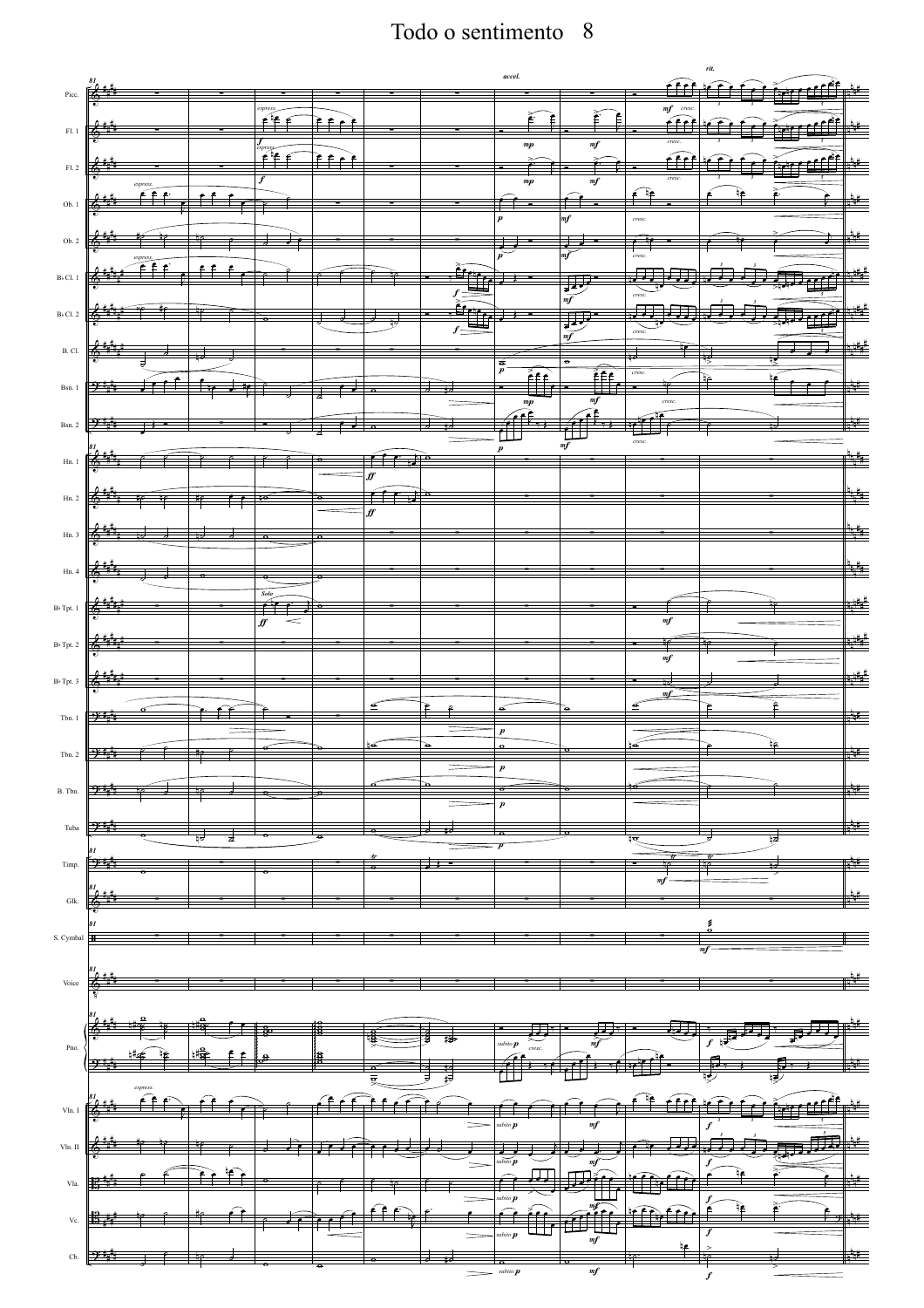